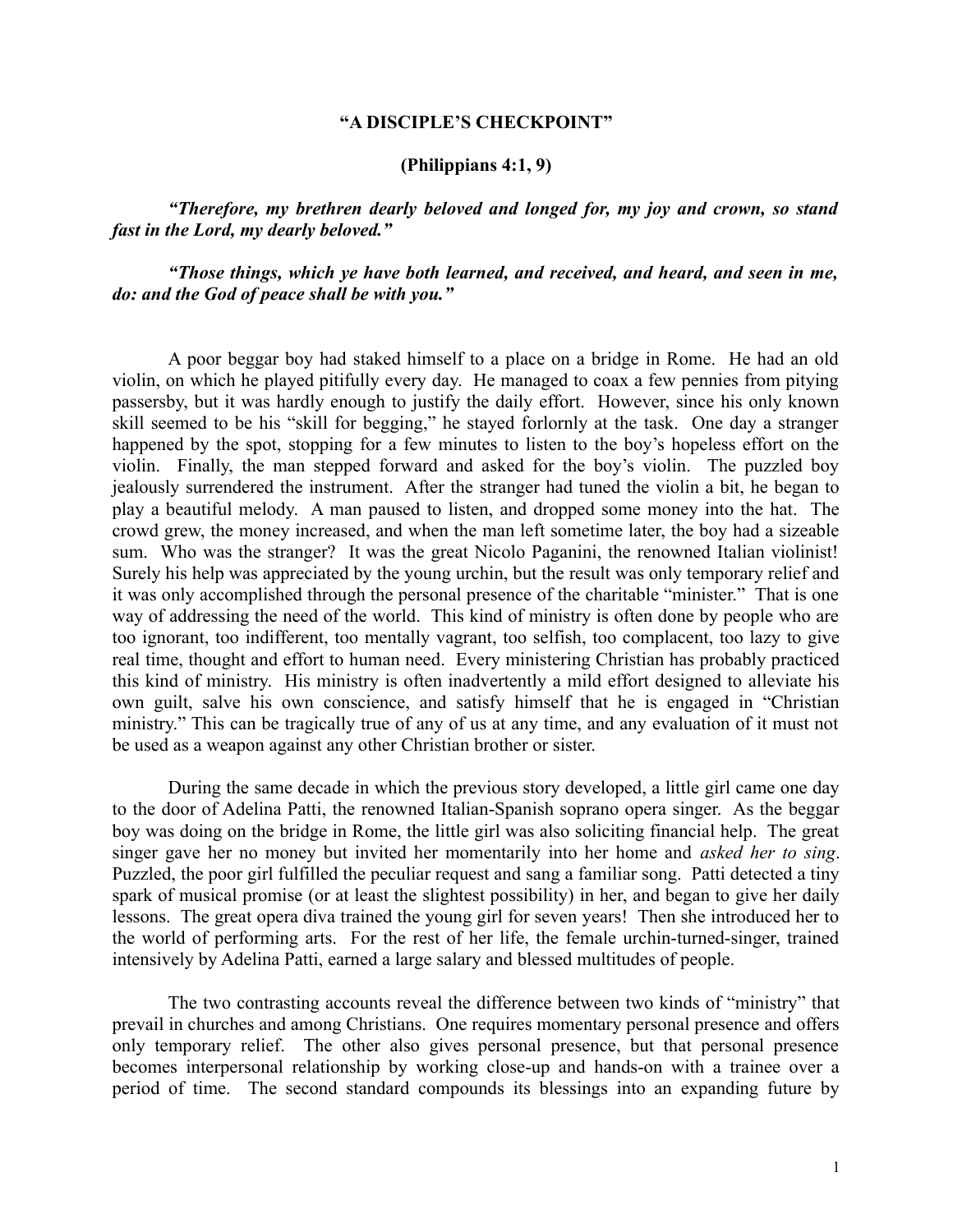teaching and training a disciple for permanent productivity. Thus, the "minister" trains other ministers instead of doing all the work himself. When this ministry is followed, the original teacher and trainer works his way out of a job by building others who will do the job in an enlarging way after he is gone. Another benefit attending the second standard is that lasting personal relationships result from the long training process.

The pattern of Jesus' ministry, though it began with His personal Presence and often gave only temporary relief, exemplifies the second standard of ministry far more than the first. In fact, the *strategy* of Jesus did not depend at all upon the first standard, but rather on the second. But even the second standard has a shortfall in explaining the total strategy of Jesus Christ. His strategy not only promised large dividends to those who obey at the moment of hearing, but it promised (indeed, *necessitated*) ever-enlarging multiplication through all future generations as long as the process was implemented fully and correctly. The illustration of Adelina Patti, far superior to that of Nicolo Paganini, is still lacking in that it guaranteed no future multiplication. So its outcome finally was also only temporary. Whereas the relief ministry which Paganini rendered to the boy on the bridge lasted only for a day, Patti's ministry to the girl lasted only for a lifetime. Though the second is certainly preferred over the first, *both are inferior* when compared to a ministry of multiplication which may last through indefinite future generations. Herein lies the genius of Jesus' strategy: When it is properly implemented, it guarantees increasing numbers of leaders for all future generations—until the end of time. Not only so, but each follower is to become a leader, and each leader is built to train other leaders. So the test of "followship" and leadership in the "Jesus movement" is not in how many followers a leader has, but rather in how many true leaders he is building with a motivation and strategy to multiply. When properly implemented, this ministry of multiplication will never stop.

The Apostle Paul had somehow learned the strategy of Jesus to perfection. Indeed, he *exemplified* that strategy to perfection. Paul had never seen Jesus in the flesh, but here he was, part of the second generation of disciples after Christ, and proclaiming and practicing the strategy of Jesus. Read again the two verses that stand at the head of this study. Note that in Philippians 4:1, a high level of *relational* skill is indicated, and in Philippians 4:9, a high level of *revelational* skill is exemplified. Here is the perfect balance of a skilled disciple-maker. He practices open, honest, vulnerable, transparent *relational* skills (verse 1); that is, he builds and exemplifies such quality relationships as are remarkably reflected in verse one. Also, his teaching communication reveals great, dynamic, systematic, transferable *revelational* skills (verse 9), such as are remarkably reflected in verse nine. Anyone who can read these verses without pause and without amazement should be questioned as to his sensitivity. I want to ask you to join me in this study in examining the *relational* and *revelational* skills of a visionary, vocational disciple-maker.

### **I. THE DISCIPLE-MAKER'S RELATIONAL SKILLS, verse 1**

In verse one, the Apostle Paul reveals a *disciple-maker's relational skills.* Give thoughtful

attention and long meditation to this verse. Properly considered and understood, it will arrest and challenge the mind of the typical modern American Christian, and especially the male Christian of today. Strong men are seldom, if ever, heard talking like this today. "My brethren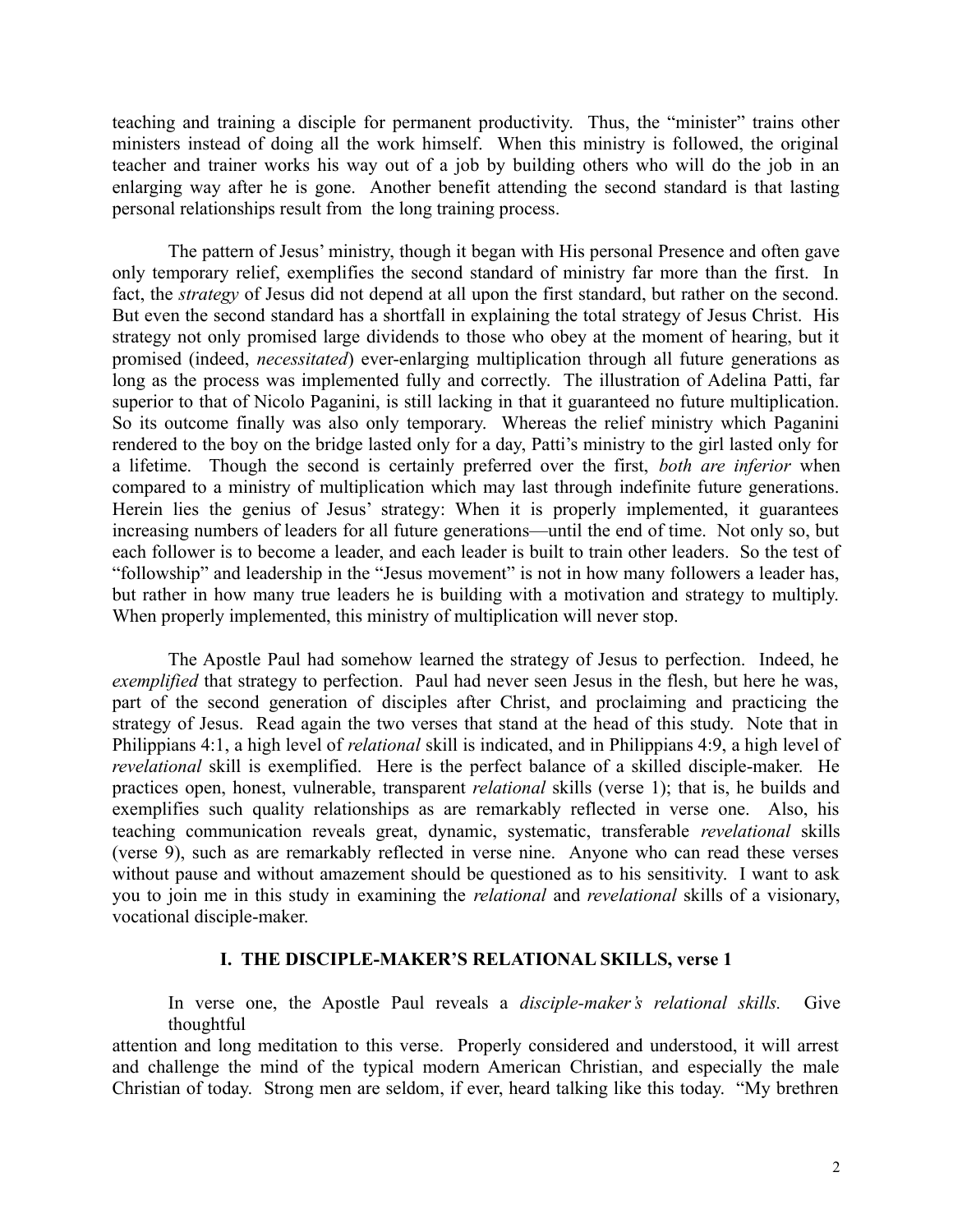dearly beloved and longed for, my joy and crown, so stand fast in the Lord, my dearly beloved." This is an incredibly rich expression of personal relationship, affection and devotion. Surely the Christians in the Philippian church were favorites of Paul.

The Apostle had written similar words to another of his favorite churches, the church at Thessalonica. In I Thessalonians 2:19-20, Paul wrote, "For what is our hope, or joy, or crown of rejoicing? Are not even ye in the presence of our Lord Jesus Christ at his coming? For ye are our glory and joy." This text proves the point of relational theology by making the two occurrences of the word "ye" emphatic (with *major* emphasis, which means that these words shout from the text). Do yourself a favor by reading these verses aloud, and *shout* the two occurrences of "ye" in the text. Thus, you will see the *other*-centeredness of the true Christian. In fact, in the first Thessalonian letter, Paul revealed his relational skills when he used the words "you," "your," and "yours" no less that 116 times in five short chapters! Paul lived an "insideout" life, centered on others, and therein he differed from most Christians today who live "outside-in" lives, suctioning their environment for their own advantage and living for their own survival as believers.

## **A. Interpreting the Verse**

Let's examine verse one under the microscope of meditation. Paul referred to the Philippian Christians as "my brethren." Go back and read the chapter that contains the account of Paul's own conversion (Acts 9) and you will be reminded of how very much the word "brother" meant to him (see Acts 9:17). When he was in a traumatized condition and uncertain as to his past, present or future, a warm-hearted layman came to him and addressed him as "brother Saul." So he knew the full, warm meaning of this word when he addressed the Christians in Philippi as "my brethren."

Then he called them his "dearly beloved." When we use this term today, it is a completely idle, formal and conventional term (translate, *meaningless)*, but not so for Paul. You see, Paul could afford to be extravagant with his love, because *he had an unlimited income.* I John 4:19 gives the Christian's "much-love formula" when it says, "We love, because He first loved us." The source and secret of a Christian's love for others is found in this verse. If anybody has ever known the fathomless depths of Christ's love, it was the Apostle Paul. So he was only personally distributing the richness of the love which he had first received.

"My dearly beloved and longed for." Love never stands alone. It is always attended by desire. That love is far too sentimental that is not coupled with deep desire for the beloved, even the desire to *possess* the beloved. A lover always desires his beloved. He longs for his beloved and seeks the beloved's supreme happiness and blessedness. How much can be done for other people by the ministry of sheer desire! No positive spiritual desire is ever wasted; it always helps to lift the one on whom it is placed. The deep spiritual desire of one committed believer for another person may be like an ocean tide; when it comes in, it lifts everything before it.

Paul called the Philippian believers "my joy and crown." It is likely that the word "joy" refers to his present identification with them, and the word "crown" refers to the future he expects as a result of this present identification. Paul found both his present joy and his future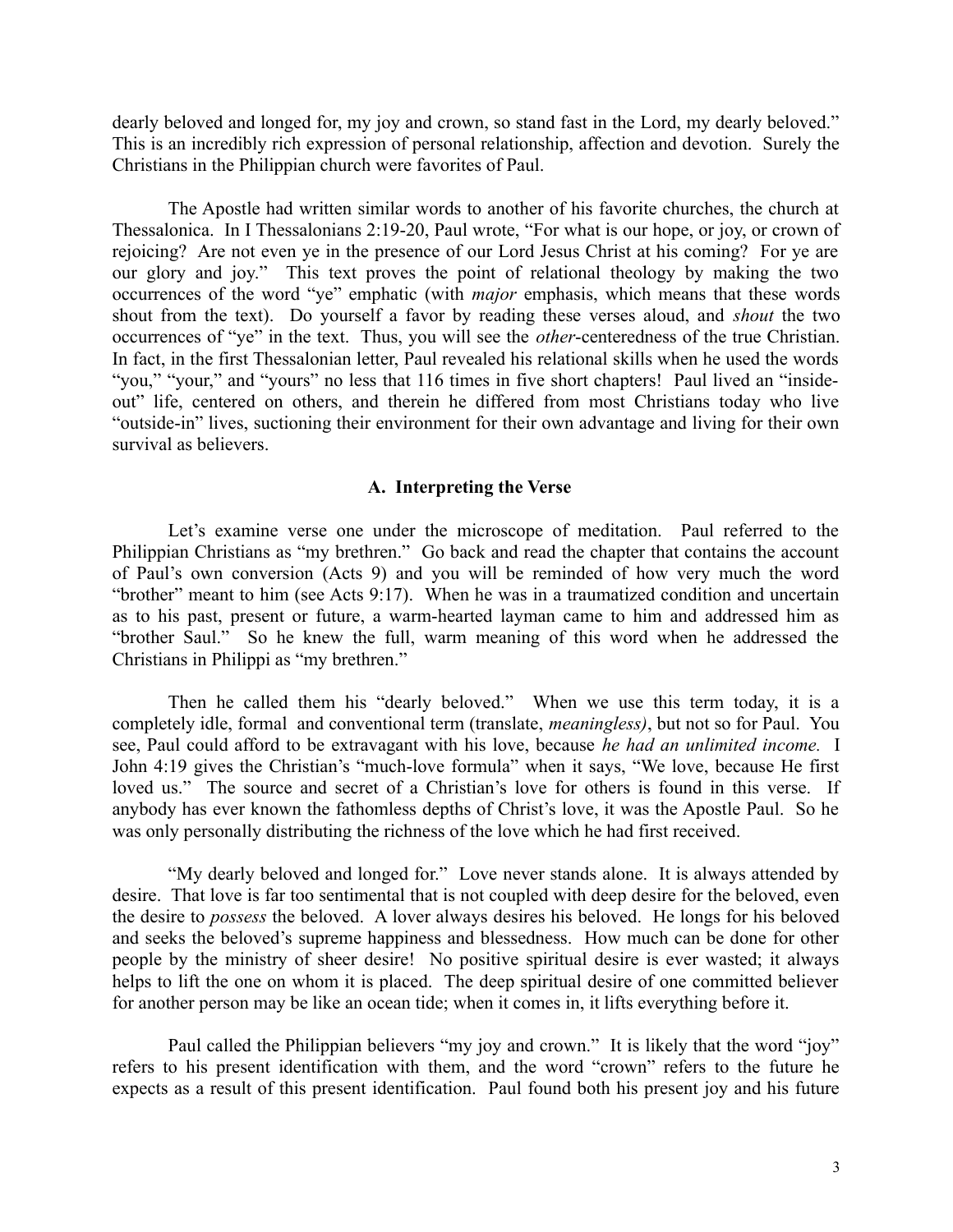reward in *other people's victories!* This is an incredibly warm relational Christian. No wonder he had such impact on the Roman Empire! Let me ask you a practical question. If your coming crown is comprised of those you have won to Christ and discipled to a ministry of futuregeneration multiplication, what will your crown be? If your crown is shaped by your ministry for, to, in, and through *others*, what will your crown be? If your crown is determined by your ministry of multiplication through *others*, what will your crown be?

"Stand fast in the Lord, my dearly beloved," is the strong counsel which Paul gave to his brothers and sisters in Christ in Philippi. The opposite of standing fast is giving ground or giving up. Paul says, Don't be enticed or seduced by passing fascinations or by worldly seductions. Don't follow a will-o'-the-wisp. Rivet your hearts to Christ and keep your feet in His pathway. Rest your faith totally on Him, and don't permit any distractions.

Some years ago, I found an apparently "innocent" verse in the obscurity of Genesis 49, and it has challenged me to perseverance over and over again. The verse simply says, "A troop shall overcome Gad, but he shall overcome at the last" (Genesis 49:19). Christian, ponder that verse carefully, and let God build its encouraging truth into your life. Paul later said to the unsteady Corinthians, "Wherefore, my beloved brethren, be steadfast, unmoveable, always abounding in the work of the Lord; for you know that your labor is not in vain in the Lord" (I Corinthians 15:58). This is also the appeal here, to which all of Paul's love and grace and courtesy shown in this passage have been leading.

### **B. Implementing the Vocation**

Now, having used the microscope on the verse, let's "back away" and take an overview of the basic concept that is revealed here. It is a powerful picture of the relational living that is counseled and commanded throughout the New Testament, but which most Christians today know nothing about.

 Jesus established this basic concept of relational living as the standard for His followers when He modeled it Himself in His incarnation. Frederick Dale Bruner said, "Jesus' ethic is conspicuously a neighbor-centered ethic, an other-person ethic; it is not merely an ethic of spiritual, physical, or mental self-cultivation. He said, in effect, 'I want neighborliness and not individualism.' " He further established this basic concept *for us* by commanding it in His original call, the call which is clearly stated, for example, in Matthew 4:18-20. Here, He called His first followers, all later followers, and *us*, to a *school* from which there is no earthly graduation. "Follow Me," He said, "and I will make you fishers of men."

It is incumbent upon me to say a very uncomfortable thing at this point. That original school of Jesus was *not a church school* (if you desire to challenge that, just read the Gospel accounts), and for very good reason. If the call into His school is reduced and confined to a church setting, that church setting becomes a convenient place to *hide* from the call, while salving ourselves with a very mild and very tame pursuit. This is clearly evident by moving widely among regular church goers. While a few fishermen emerge out of the masses who attend, most church attendance is for *enjoyment*, not *employment. Entitlement* rather than *entrustment* is the motive of multitudes as they go to church. *Personal survival* rather than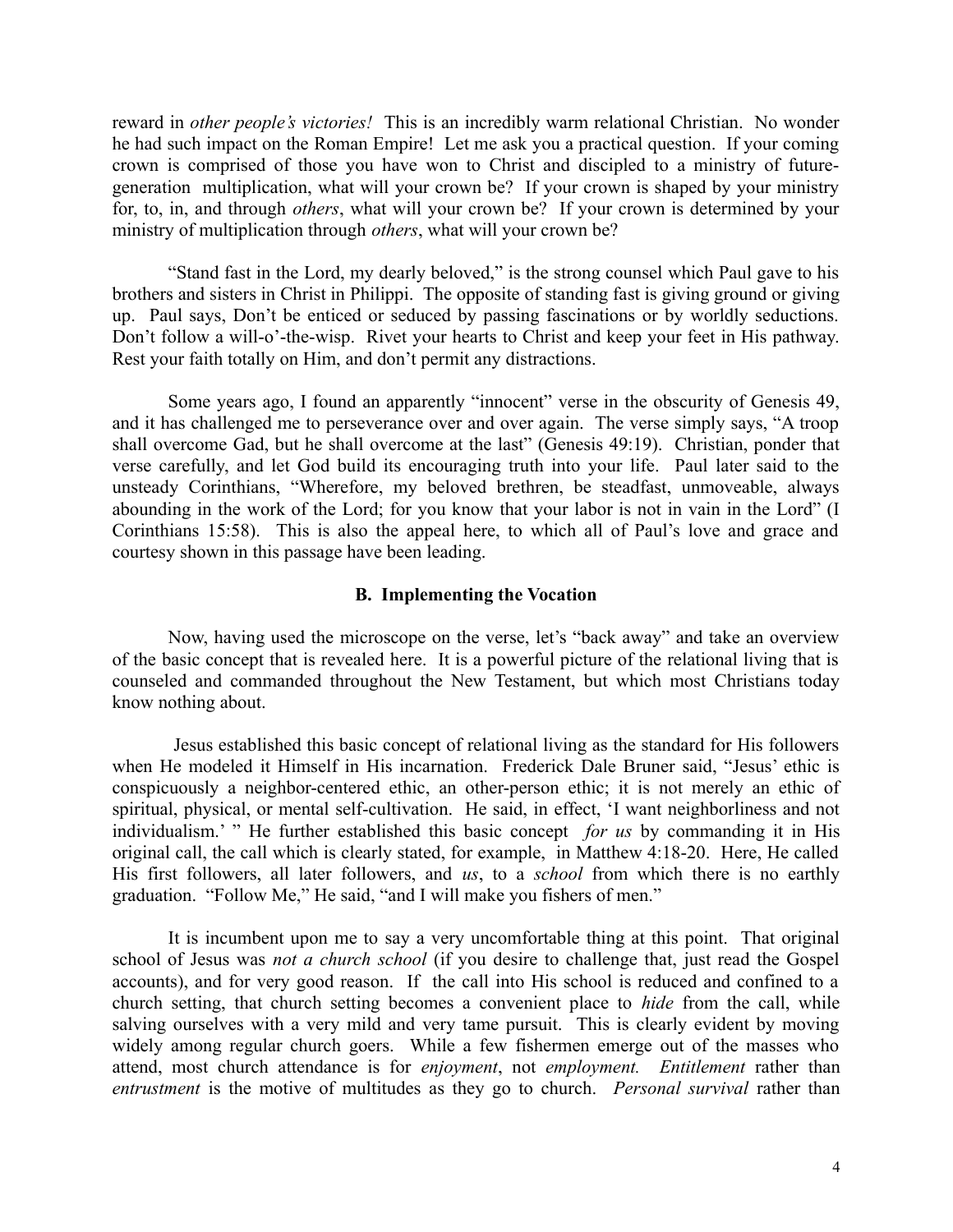*practical service* is their goal. Incidentally, this motive is self-defeating, actually militating against its own fulfilment (see Matthew 16:25). How can any Christian leader find great comfort in the minority who are fishing, while the majority are "at ease in Zion?" This standard terribly misleads the majority (it *terribly misleads the majority!)*, and terribly over-burdens the minority. Did Jesus really intend that there be a majority of pew potatoes in church, and a minority of fishcatchers out in the deep? *Furthermore, can this problem be corrected without individual disciple-making*? If it could be corrected by pulpiteering, surely the super-churches of the western world should have, by themselves, evangelized the entire world many times over by this late date in history. But clearly, such has not been the case. To see the alternative, let any believer follow a visionary disciple-maker on his world-impacting teaching missions all over the world, carefully examining both the method and the result of the teaching. Today, increasing numbers of motivated teaching laymen are taking up the mantle of such ministries, and the results are already beginning to accrue in fields over the world.

So regular church attendance, *while mandatory and vital*, must be kept in perspective, or it will become the means of *evading* the vocation. While Adam and Eve hid among the trees of the Garden, many, many Christians hide from the Mandate of the Master in the carved trees of church pews! Nonetheless, when Jesus issued this original call, He clearly and deliberately did not say, "Follow Me, and I will save your souls." He called His followers, not merely to an experience of personal salvation, but to a fisherman's vocation which places clear priority on *others.* This call does not promise *their* salvation (*that* is guaranteed from their first faithresponse to Christ), but makes provision for the salvation of *others* through them. In His original pattern call, Jesus promises help to *others* through His disciples, not, first of all, bliss, happiness, salvation and gratification for themselves. Christian, ponder these terms carefully. You see, true Gospel understanding is *under-standing,* and it belongs only to those who put themselves under others to be sensitive to them, to support them, and to serve them.

I place the question before myself again: Does my Christian practice look like the practice of a vocational fishermen? What is the harbor? What are the boats? What are the nets? Where are the fishing waters? What is done in the harbor before and after the fish are caught? *What did Jesus mean when He said, "Launch out into the deep and let down your nets?"* A church sign wrongly says, "Be a fisher of men. You catch them; God will clean them." *God catches and cleans*, but He will only do it by using fishermen who are devoted to *others. Am I living a life that is "catching"?* Before we leave the fishing metaphor, it might also be remarked that fishing is a dirty, smelly, distasteful business, at least in the catching and cleaning. When the *consuming* begins (note that word; even the fish is caught for *someone else's* consumption), that's another story! In the Gospel enterprise, the Christian is to be both the consumer and the consumed. Proportionately, he is to *consume* enough of the Gospel and its benefits that he is able to *be consumed* without any loss on his part*.* He is like the burning bush in the Moses story. He is on fire, but not consumed, and the fire is of such a nature that it illumines his entire surrounding and attracts nomadic shepherds to its shining!

The intention of Jesus is inescapable. His disciples are to be *focused outward*—first, on their Master, then on the men upon whom He focuses His attention. As they focus on Him, they will notice that *His* eyes, in turn, are focused on other people and their needs. So here we can give a loose definition of a relational Christian: *A relational Christian is one who considers the*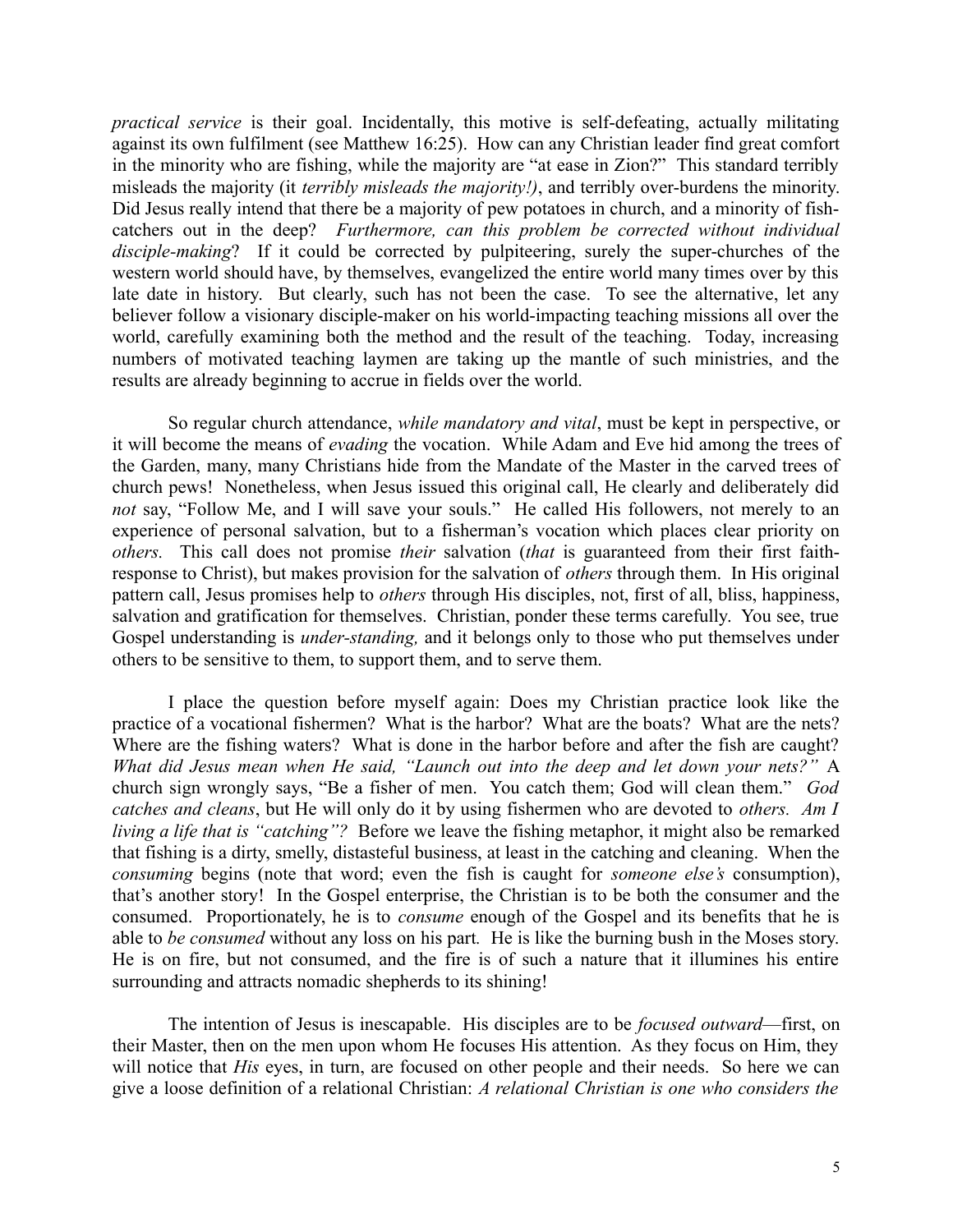*rights of others before his own feelings, and the feelings of others before his own rights.* In short, he consistently puts others before himself. Let me immediately test myself by this definition. Are my plans, performances and prayers focused on others? Read Philippians 4:1 again and see how relational Paul's heart really was.

Some of the greatest of Gospel illustrations, both negatively and positively, are found in classic literature. Recently, I re-read segments of Thornton Wilder's intriguing play entitled "Our Town." The young daughter Emily views life from a position of death (she is actually in the cemetery). She asks three pertinent questions, each of which negatively reveals a problem which only relational theology can solve. "Do any human beings ever realize life while they're living it?" "Are we always at the mercy of one self-centered passion after another?" "Don't we ever come close to each other?" Emily's questions are proper, though devastating.

A few years ago, I, along with my son Bryan and my daughter Shari, had the pleasure of traveling in England for three weeks. On the trip, we visited some twelve or more English castles. Those castles seem romantic today, but I continually tried to project myself into the walled lifestyle of those who lived in them. It has come to me again and again that many people today are like medieval castle-dwellers. High walls and deep moats surround them. They are invulnerable and without intimacy with other people. They have become prisoners of their own defenses, and they don't know what blessings they are missing by locking themselves away from others. Someone called them "toxic people," a good title for many. The toxicity of such people sometimes breaks into the daily news headlines like a tongue of flame from hell's furnace. Think of the news that originated at Columbine High or in Jonesboro, Arkansas, for memorable examples. Someone else called these people "basement people" (an echo of Jesus: "He who would exalt himself—even by the reverse exaltation of isolation—shall be *abased").* They dwell in low places, and try to drag others down, too. This is Satan's age-long strategy, and such people are unwitting volunteers on his work force.

I found another incredible illustration of the same message in an anthology of fairy tales written by the renowned Hans Christian Andersen. It was a short story entitled "The Bottle." Briefly, it was the story of a bottle which had *once contained a message*, *but lost it* (Christian, beware), turned in upon itself, and *became only a bottleneck.* The last line of the story summarizes the tragedy: "The bottleneck did not recognize her either, nor did he listen to what she was saying, but that was mostly because the bottleneck never thought about anyone but himself." The illustration is quite *self-*explanatory!

In contrast to these depressing accounts, break open a New Testament, and see how this ego-centrism is challenged and replaced again and again by the kind of relationships that are modeled and mandated there.

Look back to the beginning of this study and read Philippians 4:1 again. These are the words of a man who is consummately skilled in relational theology, in other-centered living. And remember that the person who wrote these words is not to be regarded as an abnormal Christian, but as a normal one. The spirit seen in his words is the norm of Jesus and the New Testament. This paraphrase from The Message captures the idea: "Live generously and graciously toward others, the way God lives toward you" (Matthew 5). Let the rule ring in your mind: *No one can experience true Christianity in isolation or insulation*. John Wesley said,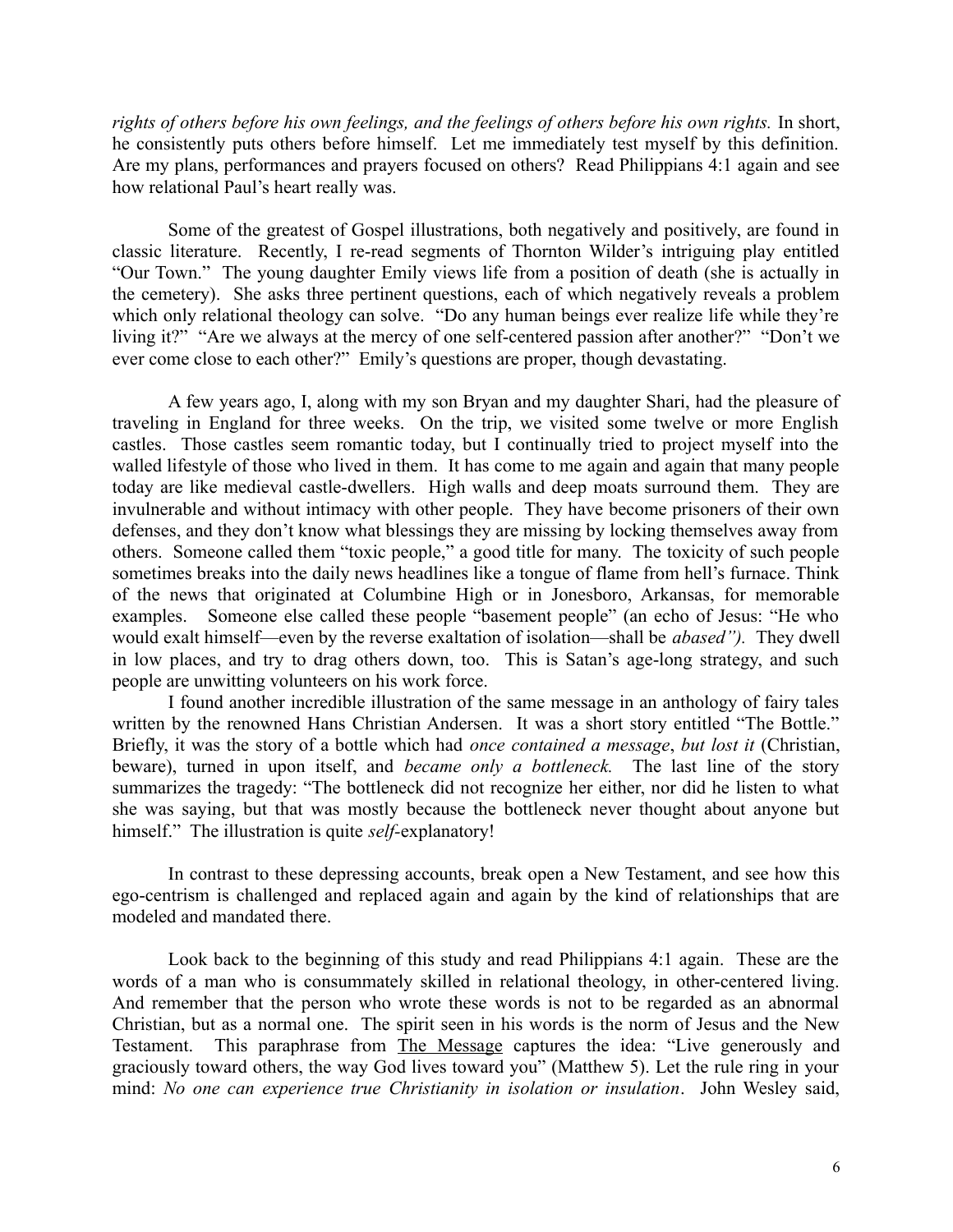"There is no such thing as a solitary saint," and he was right. Paul said that we "comprehend (only) *with all saints* what is the breadth, and length, and depth and height of the love of Christ, which passes knowledge" (Ephesians 3:18). In the New Testament, true human maturity is a whole-souled commitment to the fullest promotion and fullest protection of every other person. Jesus said, "I am the vine, ye are the branches." *The branch exists for ministry, to pass on the life of the vine in the form of fruit, so that others may be fed*. Theologian Anders Nygren once wrote, "There is no tree that bears fruit for its own use. The sun does not shine for itself. It is only man and the devil who in everything seek their own." Bible teacher David Bosch echoed the same truth when he wrote, "Christianity that does not begin with the individual and his experience with God does not begin, but the Christianity which ends with the individual, ends."

When I begin to explore this dimension in the New Testament, I find that there is no place to stop. The book is scintillatingly full of others, *others, others,* and we are privileged to breathe in its rarified air while living in the stifling vacuum of an egocentric society today. Our text remarkably reveals a disciple-maker's relational skills.

## **II. THE DISCIPLE-MAKER'S REVELATIONAL SKILLS**

In Philippians 4:9, the other verse that heads this study, the Apostle Paul reveals *a disciple-maker's revelational skills.* As revealed first in Jesus, and then in all other skilled disciple-makers, the "twin towers" of *revelation* and *relationships* are held in perfect balance. Revelation provides the truth that is to be propagated and perpetuated, and relationships secure the task force of propagators. Without the gigantic truths of Divine revelation, there will be no motive for building disciples and no substance with which to accomplish the task. But without qualitative and multiple relationships in the life of every believer, there will be no network of disciples. There will be few to *be* disciples and fewer still to *build* disciples.

Philippians 4:9 is another one of those breathlessly daring challenges of the Apostle Paul. "Those things, which ye have both learned, and received, and heard, and seen in me, do: and the God of peace shall be with you." Have you ever heard another Christian leader, another disciplemaker, who was as bold as that? Paul sounds like a commanding officer leading his battalion into battle, and crying out, "I'll lead, you follow!" But note that the emphasis is not on his aggressive action at this point, it is on the things he has taught the Philippians, his revelational message. Three of the verbs in this verse ("learn," receive," "hear") have to do with the personal communication and reception of truth. A fourth verb has to do with the vital incarnation of Christ and His truth in the life of the teacher("those things which you have *seen in me"*). Paul seems to be straining at the leash of language to emphasize the importance of propositional or doctrinal communication, coupled with the incarnational presence of the doctrines in the life of the communicator. Then, he tags on the practical "tail to the kite"—now do what you have heard me teach and seen me exemplify.

Again, let's put this other verse under the microscope of meditation. Let's approach the verse from the standpoint of revelational or doctrinal communication. Here, Paul's revelational skills are *suggested*; in his missionary ministry (primarily the Book of Acts, chapters 13-28) and his epistles, those skills are glaringly *seen*. Paul walked and talked consistently "the truth as it is in Christ." Here we see the greatest Christian communicator writing of his Christian communication.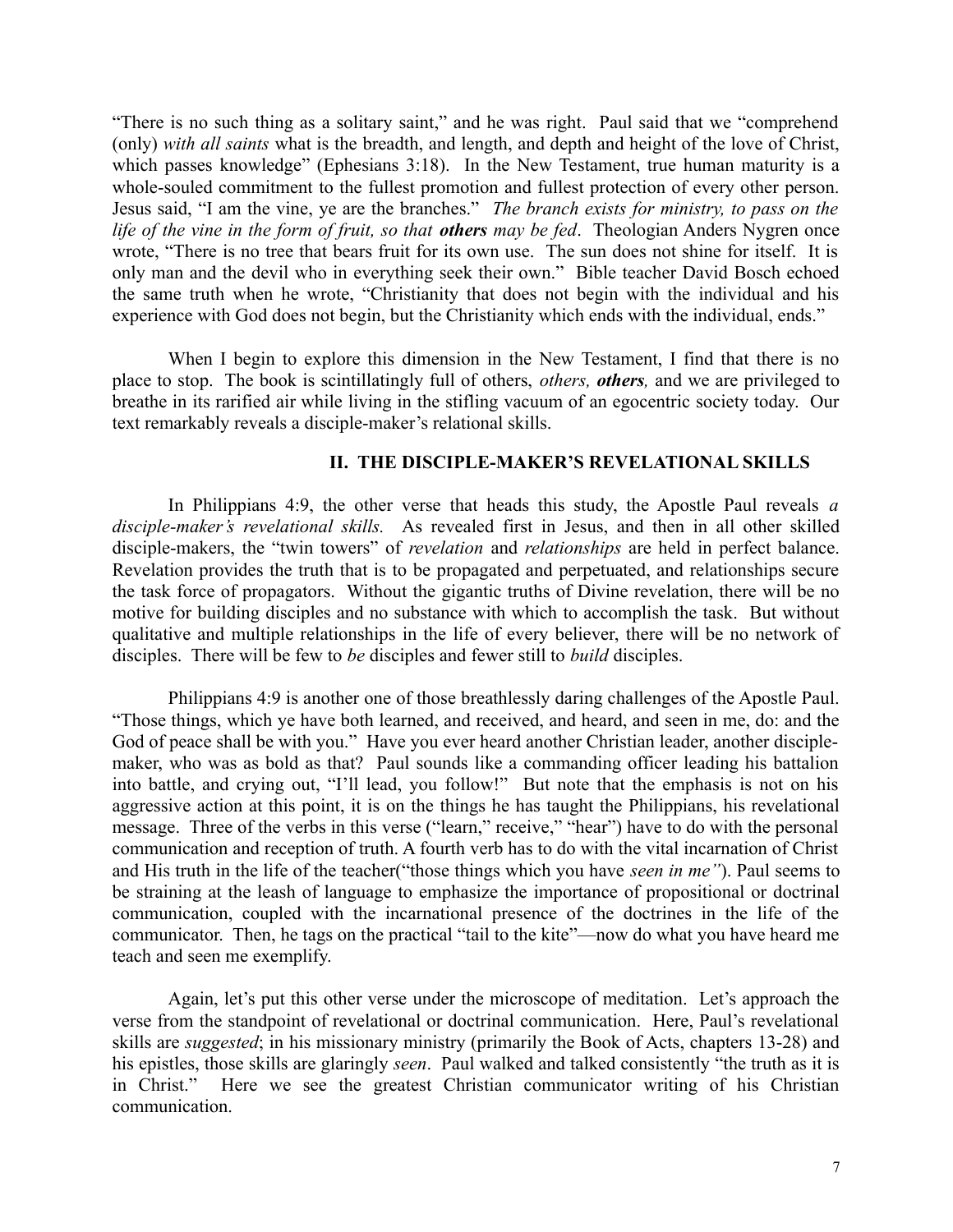#### **A. The Personal Communicator**

First, we can identify the *personal communicator* in this verse. The "me" in the verse is the greatest Christian teacher who has ever lived (discounting Jesus, of course, Who should not properly be called a "Christian"). A master-teacher has a gift from God which enables him to teach, but the gift will never be exploited to its maximum unless the teacher masters the academic discipline which he wants to teach. Paul had spent his entire life in learning, and when he fell by Divine Ambush under the spell of the Carpenter from Nazareth, the disciplines of study and learning took on an entirely new dimension to him. He reacted as if Jesus had spoken the words, "Learn of Me," just to him. He spent the rest of his days exploring and expressing the truths of the Gospel of Christ.

#### **B. The Propositional Communication**

Second, we can identify the *propositional communication* which he refers to in this verse. In a classic case of condensing much into few words, Paul refers to his teachings, the teachings of Christ and the Gospel, as simply "those things." The term, "those things," is a catch-all term which refers to two things: (1) The gigantic *personal incarnation* of Christ and His Gospel in the transparent life of the Apostle Paul; and (2) The gigantic *propositional information* which Paul imparted to explain all the implications of Christ and His Gospel. "Those things" require a lifetime of reflection today. The propositional content of "those things" is recorded systematically in Paul's epistles to the Romans and the Galatians, practically in I and II Corinthians, devotionally in Ephesians and Colossians, relationally in Philippians and Philemon, supportively in Titus, I and II Thessalonians, and I and II Timothy. What an "off-the-map, outof-this-world," treasure trove is constituted by this body of Paul's teachings! A disciple-maker will never lack curriculum if he spends his life studying and explaining Paul's message. And this is to say nothing of the Gospels, the Book of Acts, and the other documents of the New Testament!

#### **C. The Prospective Communicants**

Third, we can identify in this verse the *prospective communicants* who are to respond to Paul's communication to them. Who are the "ye" in this verse? We glibly say, "Why, the Philippians, of course," but as usual, we presume too much. It is significant to me that when the great devotional writer, Dr. F. B. Meyer, wrote his devotional commentary on the Apostle Paul, he included a chapter in *Paul's* history entitled, "Ye Philippians." There is little question that the Philippian church was the favorite church of those "born and raised" by Paul on his missionary journeys. The only possible rival to this position was the Thessalonian church. A casual reading of the Philippian letter will reveal that Paul deserved to be heard and followed by these Christian friends.

#### **D. The Practical Conduct**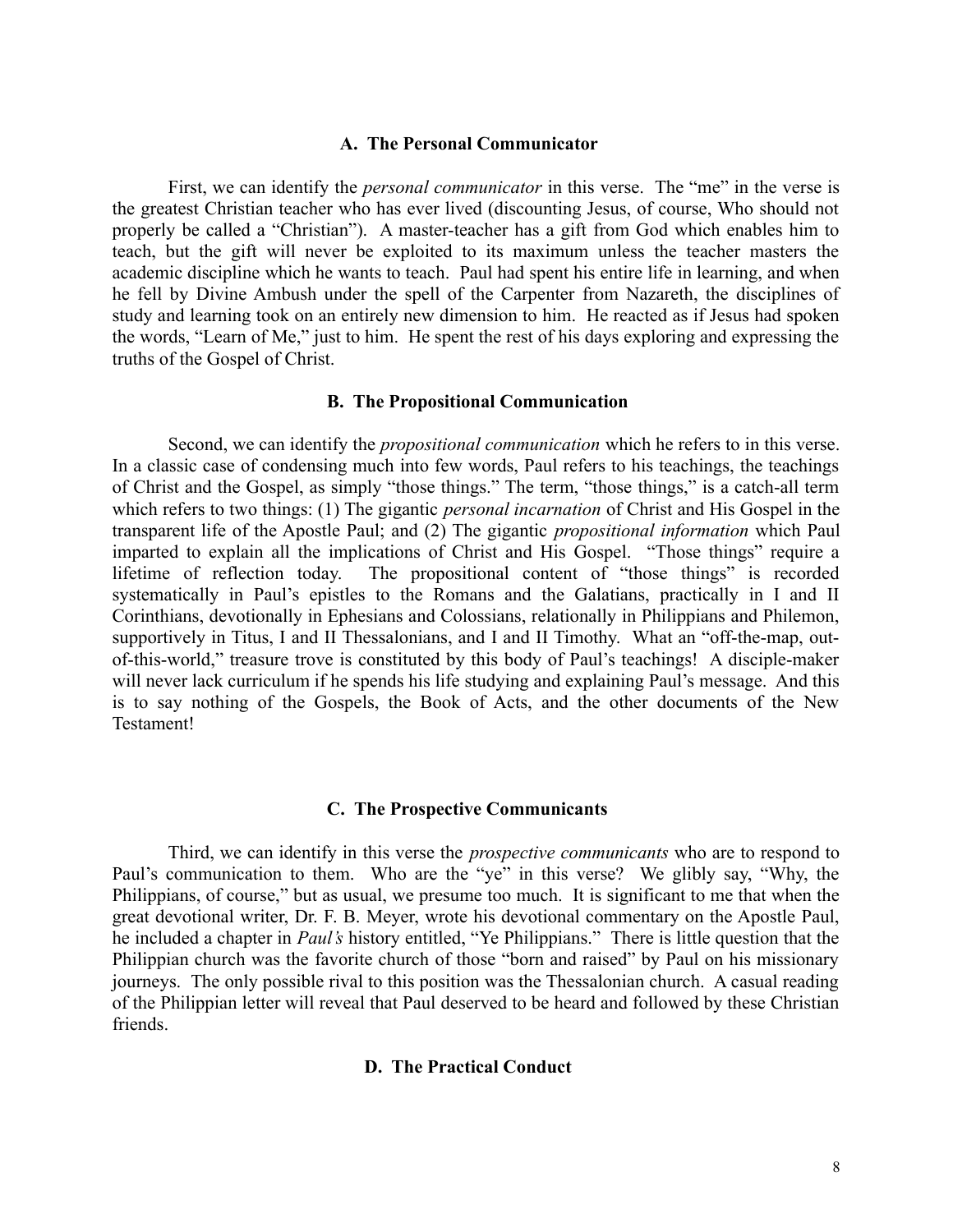Fourth, we can identify in this verse the *practical conduct* that both God and Paul expected from these believers in Philippi. "Those things, which ye have both learned, and received, and heard, and seen in me, *do*." All of the disciple-making communication that had passed from Paul to the Philippians, all of the Christian counsel, all of the encouragement, had a totally practical purpose in mind. "Let all of you be *doers* of the word, and not hearers only." "If you know these things, happy are you if you *do* them." In the New Testament, the Christian life is far, far bigger than private belief, official public worship, and institutional support. One cannot say, "My faith is a personal and private matter," and be a follower of Christ. One cannot reduce the Christian life to a one-, two-, or three-times-a-week function in church, and be a follower of Christ. One cannot spend his life merely supporting an institutional expression of the Body of Christ, and be a follower of Christ (again, if you doubt this, read the Gospels, the Book of Acts, and the epistles, where you will look in vain for a merely institutionalized formula for faith). Of course (*of course!)*, every believer's life is to be deeply centered in a local New Testament church, but the church is the *base* for his ministry, not the only *place* of it. Every purpose we hold, every plan we make, every possession we own, every thought we think, all are to be surrendered to Christ's totalitarian control ("Lordship" means benevolent dictatorship) and all are to lead to practical expression for Christ's sake. The New Testament word for this practical outcome is "fruit," and the fruit of the New Testament is vast and various.

### **E. The Perpetual Consequence**

Finally, we can identify in this verse the *perpetual consequence* that attends both the disciple and the disciple-maker when the process of disciple-making is properly engaged. " $\dots$ and the God of peace shall be with you," Paul wrote. In verse seven of Philippians four, Paul had written of the sentinel of God's peace "standing guard over your hearts and minds in Christ Jesus." This is the same idea as Colossians 3:15, which says, "And let the peace of God rule (the Greek word is the word from which we derive our word 'umpire') in your hearts." Compare the phrases, "the peace of God," and "the God of peace." One simply cannot sustain the peace of God in his life without the reign of the God of peace over his heart. And Paul taught us how to gauge our Christian commitment by telling us to use God's peace as the "umpire" or "referee" of our inner lives. If we truly have God's peace, all the "calls" in our lives are going in favor of Jesus. If we are disturbed or distressed in any way, we are in some way saying, "Kill the ump!" and following our own rules. The peace of God is a

terribly undervalued commodity in our society because so few have it and thus their only standard of evaluation is the tumultuous life of the "typical" hurried, harassed person. A man who was a proud and pleased owner of a certain well-known automobile said, "Even the worst storm doesn't get in my engine!" And so, when God is with us and administratively in control of us, we can have unbroken peace.

Look at the verse again. "Those things, which ye have both learned, and received, and heard, and seen in me, do." Four of these verbs—"learned, received, heard, and seen"—are *aorist active indicative* verbs. Let me explain that. The *indicative mood* of these verbs means that they describe action that is to be real. The *active voice* of these verbs means that the subject is expected to act or has acted. These are not idle words; they are words of full expectation and real action. Then the *aorist tense* of these verbs indicates point action, or crisis commitment.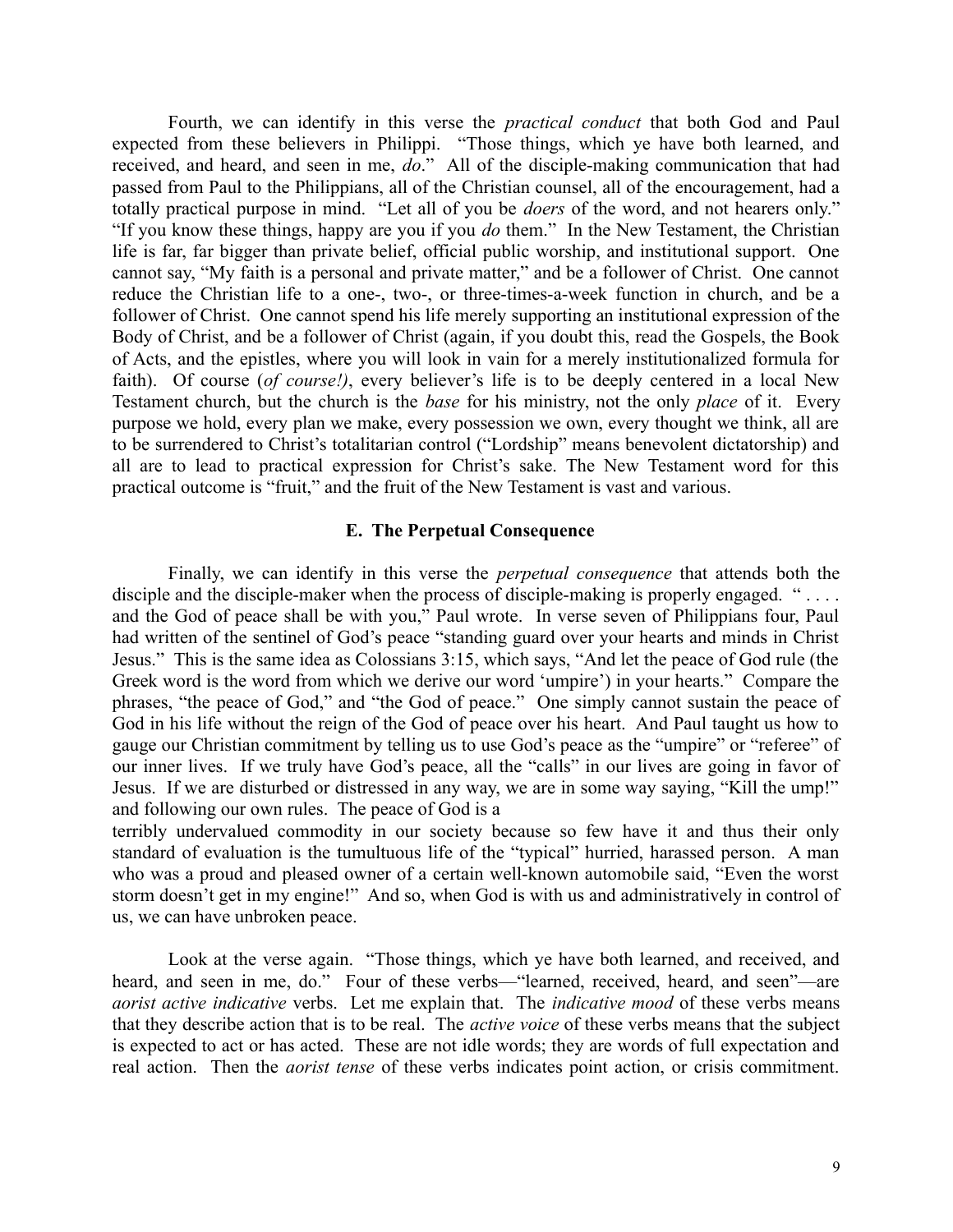These verbs do not tolerate delay or postponement. The prescribed action is not casual, bur rather critical and decisive.

The verb, "do," on the other hand ("do these things"), is a *present active imperative* verb. The *imperative mood* means that this word is a command, a command of equal force to any of the Ten Commandments, or any command God has ever given to man. The *active voice* again means that real action is required in obedience to what has been learned, received, and heard from Paul and seen in his life. And the *present tense* means that these things are to be true in my life at this very moment and in each continuing moment of my life. What giant words these are! What an incredible chart for Christian living is here! What a picture of a disciple-maker and his disciples is contained in this verse!

Linger a moment longer over the mechanics of the verse. The last two verbs, "heard" and "saw," refer to *Paul's personal contact with the Philippians*. He had been with them, at which time they "heard" him teach and preach the Gospel and all of its related truths, and "saw in him" the true example of his teachings. Here is a vital clue in making disciples. The degree of impact you will have on any individual will usually be in exact ratio to the amount of time you spend in personal contact with him. Furthermore, the integrity of that personal contact with a disciple or disciples will be determined by two things: the character of your life and the quality of your teaching. The two verbs, "learned" and "received," picture *the Philippians' reception of Paul's ongoing teaching* and instructing while he was with them, and perhaps to the continuing instruction they have received by means of the letter they are now reading.

Now let me summarize this involved verse in a succession of sentences. (1) Paul says, You saw "these things," the whole Gospel and its teaching, modeled in me. You see, God often transforms me (or you) by the sight of the authentic Christ in someone else. Indeed, this is the way Gospel impact normally begins in human experience. (2) You heard me present (proclaim through preaching and teaching) these things. Successful testimony is given when the life and the lips are united and unanimous in their presentation, and *when they both agree with the Lord!*. You see, God often transmits the truth to me (or you) through someone else. (3) You received these things from me, Paul says. The word "received" is the normal word for reception after personal communication, and it implies total involvement of the recipient with the thing received. So an identification and union are established between a believer and the Gospel he has received. God absolutely *transforms* the one who embraces ("hears" and "learns") these things. (4) You truly "learned" them, Paul says, not merely academically, but in character and conduct. A *vital transfer* has occurred, and an even more *vital transformation* has been wrought in your life. (5) Now you must be extremely careful to "*do* these things." God wants to see these things you have "learned, and received, and heard, and seen in me" translated into productive action. What action is required? *The same action which has been done by a disciplemaker to you, you are now to do to your own disciples.* So here is the fulfilment of Christ's command to "turn people into disciples" capsuled in a single verse; better, captured in the single still frame of a disciple-maker's life.

The process has been summarized under five "M's": Modeling, Mentoring, Monitoring, Mobilizing, and Multiplying. I heard about a simpleton who worked at an "M and M" factory, but they fired him because he kept throwing the "W's" away! Encyclopedic volumes could be written on the New Testament manifestation of each of these "M" words. Our verse entails at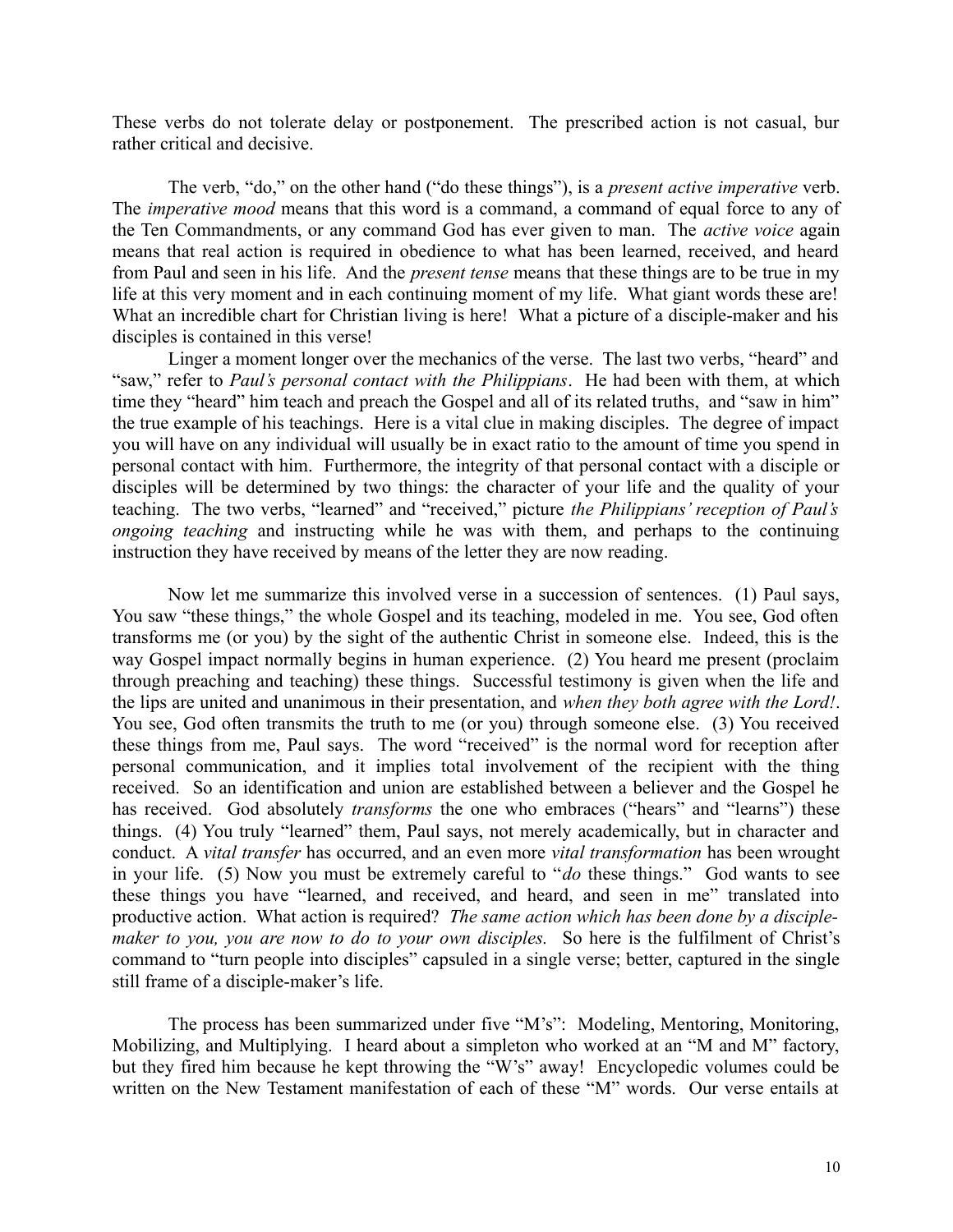least the first four of these five words, and the process is thus set in motion which will guarantee the "multiplying" phase. Memorize this verse, and let it be the motto of your life. See yourself implementing the receptive parts as your discipler communicates with you, then see yourself implementing the communicative parts as you work with the disciple or disciples God has given you.

Christians are not just *patients*, or *clients*, or *customers*, or *solicitors*, or *patrons*, or *auditors*; they are *disciples*. And their discipleship is standardized *by Jesus*, not by their dedication, or desires, or limits. The terms of their discipleship are proscribed by Jesus, not prescribed by personal opinion, by any other Christian or by any group of Christians. So Jesus associated His twelve closely with Himself and this association was the heart and soul of their discipleship and learning. By this means, He established the movement that revolutionized the Roman world. The same strategy would create a revolution again if properly implemented by His followers today.

I live in a home which has a six-lane street behind it. Fortunately, we are buffered by a metal and a wooden fence so that we are not *buffeted* by the sights and sounds of traffic on this wide street. Because of my schedule of east-west travel to distant places of the earth, I have perennial jet-lag. As a result, I am up very early each morning. I drink my cup of coffee while swinging in the patio swing at the rear of the house. During this brief early morning time, I and Jesus casually re-acquaint ourselves and prepare for our "briefing time" together. I was seated on the patio swing early one morning when the traffic on the big street dramatically increased because of an early morning work shift. The street has a corridor of trees on either side in some spots near my home, and I noticed that when a *car* passed down the traffic lane nearest the trees, they didn't even stir. But when a big *truck* came by at significant speed, those trees churned as though they had been blown by a strong wind. Question: How big is your Christian character? Is it big enough to stir those around you? Question: How commanding is your Christian commitment—to you, and to those around you? Is your commitment Christ-customized, or is it determined by tradition? Are you truly His disciple on His terms? If you are, it is inevitable that you *will* make disciples, and they will be made by specific intent and strategy. Question: Where are you going, and how far? Question: What (whom) are you transporting? Question: Is the vortex of your "run" dislodging others and carrying them with you? If not, be kind enough to yourself to go back to questions one and two, ask God to make them big enough to challenge you, then ask Him to resolve them correctly.

So when the final curtain is drawn over your life, will it have more closely followed the pattern of Paganini or Patti? Tradition or truth? The well-intentioned views of Christians, or the command of Christ?

I pray that the stimulus of this study will lead you to linger over Philippians 4:9 for the rest of your life, memorize it, and ask God to incarnate it in you and your disciples.

### **An Addendum**